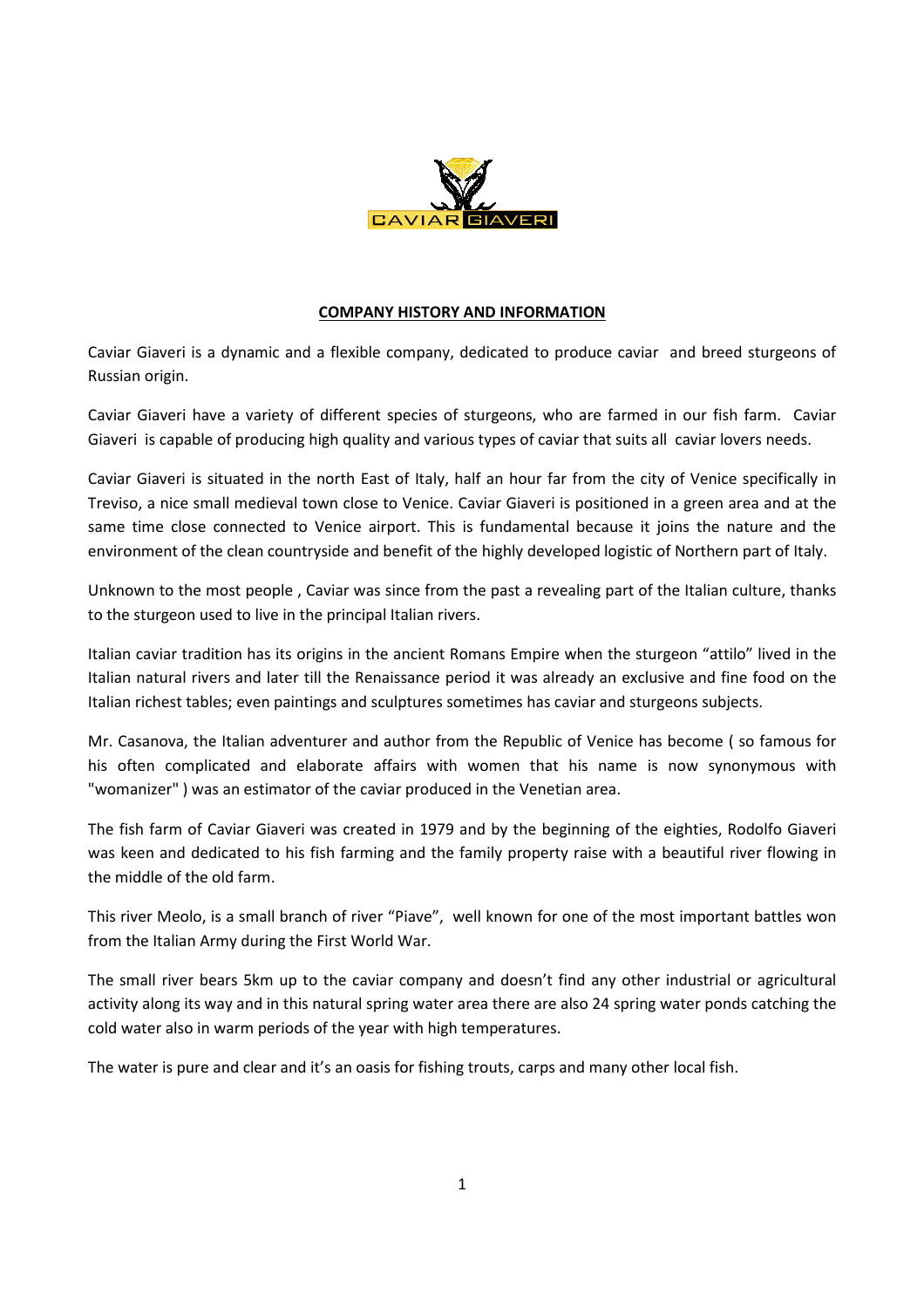

After changing the stream of the river along the property edge to save a lot of space, Rodolfo decided to invest in the first pools at the beginning dedicated to eels farming. Eels were an interesting species to sell

to Northen Europe countries and Giaveri company developed more ponds and at the beginning of 80's started to farm some sturgeons , an interesting alternative species for sport fishing and the sturgeon meat.

After the world of caviar situation changing consequently to Russian and Iranian massive catches of wild sturgeons and environment worsening pollutions, the sturgeon became an endangered species and caviar from wild sources was not allowed to be sold.

With this un-sustainable scenario, caviar dealers had a huge lack of product no supply of caviar. They started to contact different fish farms to find sturgeon females ready to produce caviar. In this historical moment Giaveri started collaborative business relationships with European caviar producers especially in France, the most important country for caviar consumption in Europe.

Thanks to the realization of an efficient system of modern aquaculture system, with an advanced plant, each sturgeon has been nursed and taken care in all basic aspects of animal growth in their wellbeing, as regards to health status and respecting the environment rules.

Currently Caviar Giaveri farm ten different species of sturgeons and is the most various "sturgeon park" in the world:

*Huso huso, Acipenser gueldenstaedtii, Acipenser baerii, Acipenser transmontanus, Huso huso x A. Baerii, Huso huso x A. Naccarii, Acipenser persicus, Acipenser stellatus, Acipenser ruthenus, Acipenser ruthenus golden.* 

In 2009 was created a new transforming and processing plant in order to produce caviar, which thus, include the closure of the sturgeon's productive cycle, started with the reproduction of rare species and ended with packaging and sale of caviar with the company's own brand name.

The company also supplies re-packers and wholesalers selling caviar with their own worldwide famous brand.

The new highly innovative facility, is the heart of our caviar production process, skilfully hand worked and packed according to the old and refined Russian art of salting caviar and Iranian experience learnt during expertises' workshops.

At present, the Giaveri company is fostering national and international collaborative projects aimed at developing caviar market, setting its sight on a new type of clientele by reaching beyond traditional markets. It is also working to safeguard the sturgeon specie and provide the consumer with essential information.